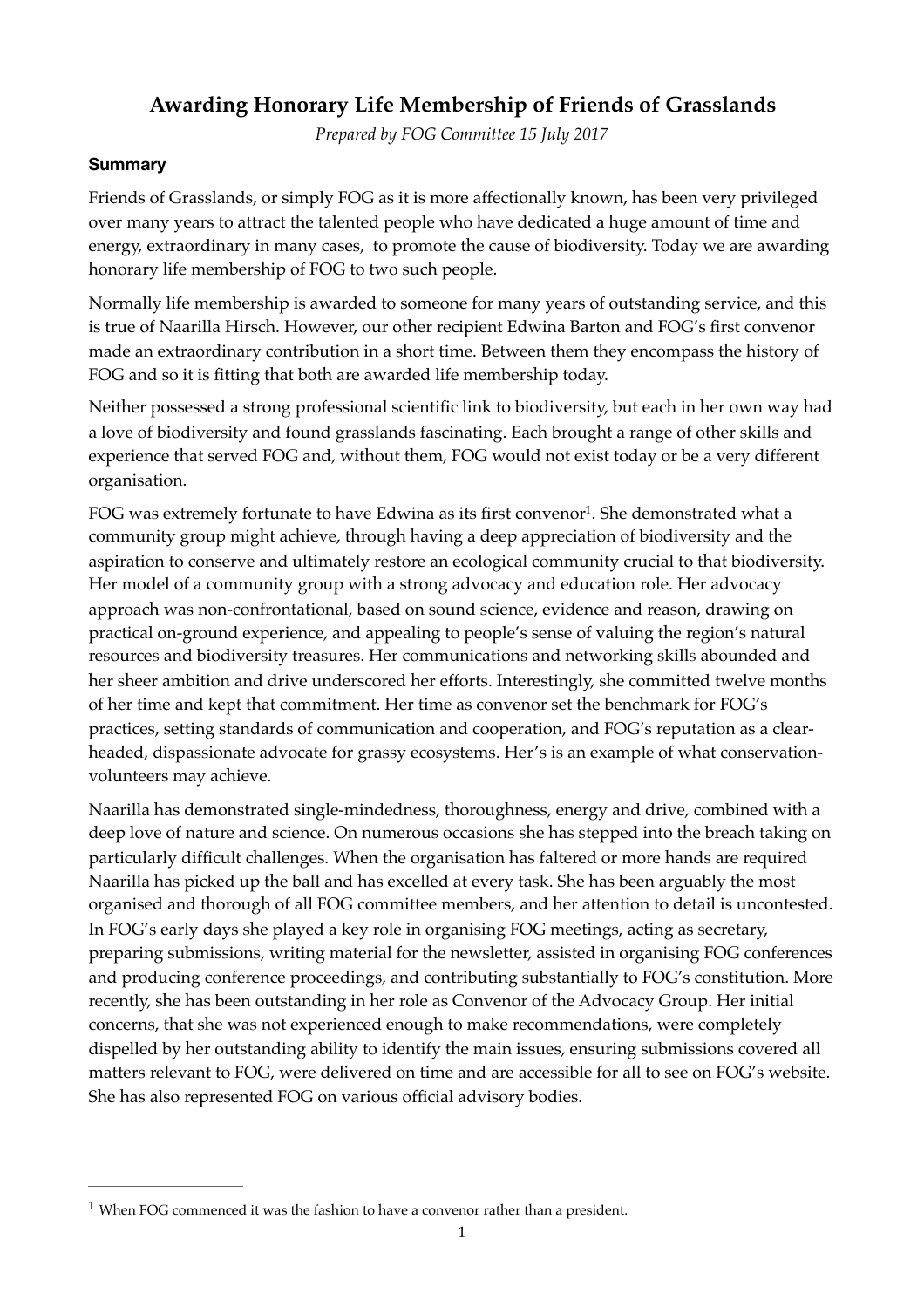### **Some background**

Now we take it for granted that our natural temperate grassy woodlands are to be treasured and, to the best of our ability, protected and restored. Many now have a vision that our efforts may see these remnants, and the rare and threatened flora and fauna they contain, extend and flourish on a landscape scale, functioning as they did at the time of Invasion/Settlement.

However, we could have lost these grasslands and woodlands. Thankfully, by the early 1990s there was a strong interest in identifying and conserving grasslands remnants, particularly in Victoria, parts of NSW and the ACT. At that stage, there was very little understanding that naturally treeless grasslands existed, let alone that they were important components of biodiversity and were threatened with extinction, in ACT mainly due to development and ignorant destruction.

In 1991 in the ACT, the Conservation Council held a conference on grasslands . That conference led to the successful application by the ACT Government for a major grant from the Commonwealth Government to undertake recovery actions for Canberra grasslands and to make suitable recommendations about their future conservation. The grant initially provided funding for Sarah Sharp and Don Driscoll to prepare a review of information and for the preparation of a Grassland Recovery Plan. One of the actions identified in the 1992 Recovery Plan was the establishment of a 'Friends of Grasslands' group, to lobby for conservation of grasslands.

The grant for the next stage was successful, and subsequently was used to employ a Grassland Project Officer (Sarah) with ACT Government to implement the plan, which involved undertaking research, liaison, advocacy and providing funding to facilitate a range of other studies to find out more about the status of grasslands and grassland dependent species. A Grassland Management Working Group was established to oversee the implementation of the grant. The working group represented a wide range of stakeholders, including Commonwealth and Territory environment departments, Government land managers and members of the community.

Self government for Canberra was a recent event; the ACT held its first election for selfgovernment in March 1989. Early governments of various colours showed a preparedness to support the grassland initiatives. Strong support for ACT grassland and woodland conservation by the ACT Government continues to this day.

The Management Group agreed to provide 'seed' funding to support the establishment of a Friends of Grasslands group to lobby for conservation of grasslands, an action identified in the Recovery Plan. The Grassland Project Officer, Sarah Sharp, expressed the opinion in our beloved Canberra Times on 24 January 1994 that "ACT grasslands need a saviour" and in that article introduced the proposal for the establishment of a Friends of Grasslands Group.

This was the background in which FOG emerged.

#### **Edwina Barton**

In May 1994, Sarah Sharp talked to the Council of the Society for Growing Australian Plants Canberra Region (SGAP) about the potential for SGAP to support the establishment of a FOG group. Members of SGAP were aware of the importance of ACT grasslands and the request was met with amazing enthusiasm. Edwina Barton, then SGAP President, who was on a break from from full-time work and was standing down from the SGAP presidency undertook to devote a one-year full-time working with others to establish FOG.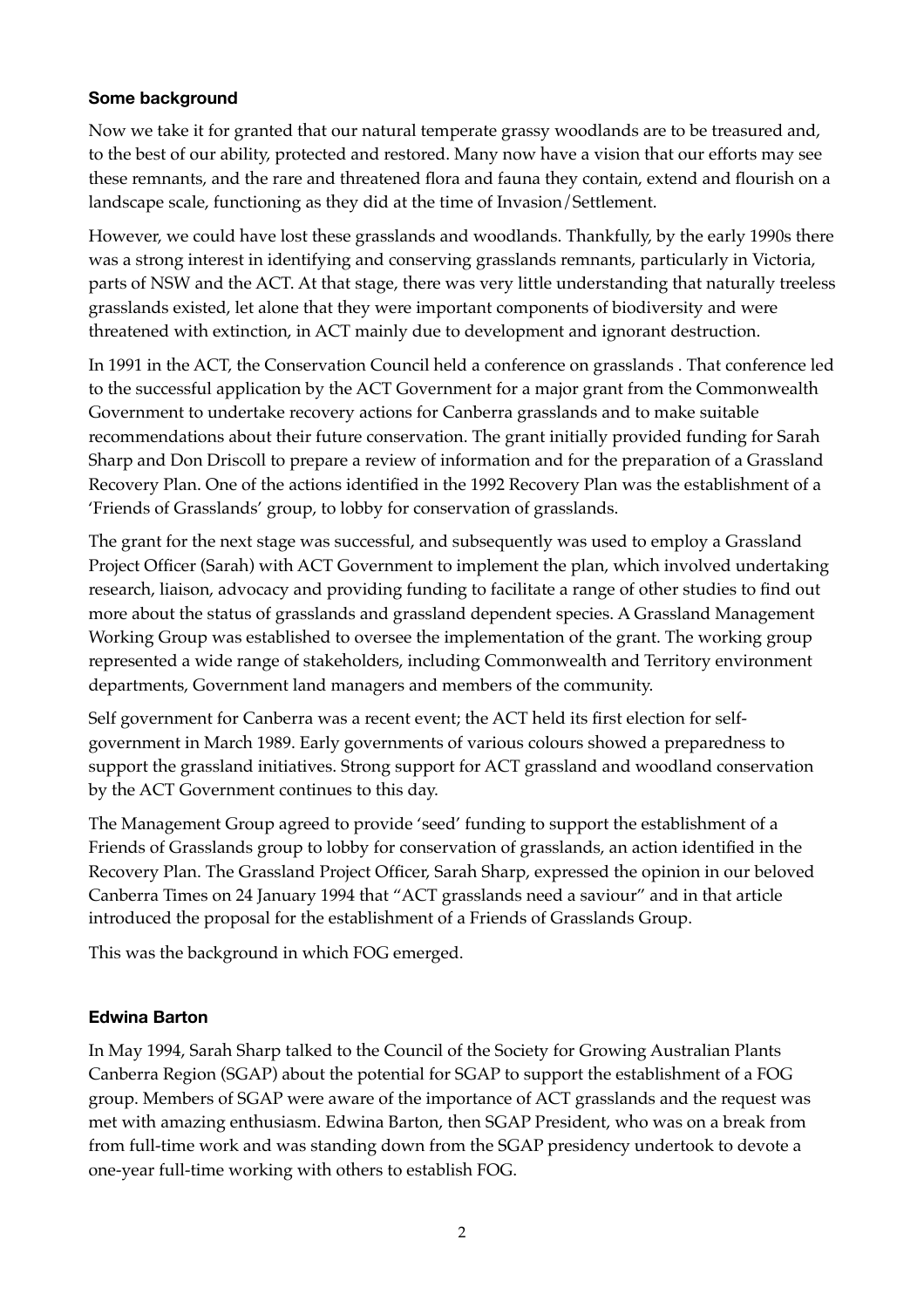Luckily for FOG and Canberra conservation more generally, Edwina brought a passion for conservation, a strong background and lengthy experience in lobbying and law enforcement, a good sense of strategy, an understanding of what was practical, humility and resourcefulness. She combined an ability to take a helicopter view of organisation and potential to make change and to plan tasks in detail.

In June 1994 she prepared a paper for the Grassland Management Working Group setting out a framework for FOG. In her view, FOG should promote awareness of grasslands, educate the public and gain support for the conservation, disseminate information, and promote the use of grassland species in landscaping from seed collected by FOG members. She saw an independent non-profit community organisation, which in the longer term would become a national body acting as an umbrella group formed from regional FOG groups. Essential elements of FOG were a newsletter, regular meetings, field trips, on-ground work, providing training and helping with field work. She also envisaged FOG undertaking conferences, special projects and more.

The first step was to build an organisation. Edwina believed in a big bang start. Geoff Butler, then President of the Conservation Council ACT Region, recalls going regularly to small meetings at Edwina's home to plan the establishment of FOG.

FOG's launch was held at the Yarramundi Reach museum site (now the Aboriginal and Torres Strait Cultural Centre). Edwina pulled out all stops sending out numerous invitation to politicians, scientists, journalists, and active members of conservation groups. The ACT Grassland Recovery grant was obtained by SGAP to finance the launch and to produce a brochure.

The launch took place on 12 November 1994. The Master of Ceremonies was Michael Hissink, Environment Centre Manager. Bill Wood MLA, Minister for Environment, officially launched FOG, and Geoff Butler, Sarah Sharp and Kruno Kukolic (both Wildlife Research Unit), and Ted Edwards (CSIRO, Div of Entomology) were speakers. Champagne flowed and strawberries and cream were consumed (although as an early newsletter pointed out the grant did not cover the cost of champagne and strawberries!). Wining and dining was followed by guided walks in the Yarramundi Grasslands led by Sarah, Kruno and Ted. By year's end FOG had 80 financial members; including organisations, and FOG had produced its first two newsletters (22 Nov, 12 Dec). In its early months, FOG remained a protege of SGAP.

FOG first general meeting, held on 26 November, was chaired by Geoff Butler. It was a brain storming session on FOG's future and at meeting's end, it elected a committee consisting of Edwina (Convenor), Mary Anne Highfield (Secretary) and Sandy Kay (Treasurer). This may have been disappointing as few people were keen to take on onerous positions (nothing new in this). Even so, Edwina with the committee managed to get FOG up and running and influence grassland conservation outcomes.

We now turn to some of her practical achievements.

She saw good governance as essential and training and delegation as essentially, especially if FOG was to have a future. She forged ahead with her ambitious committee structure. At the second general meeting, 12 April 1995, a new superstructure was introduced. The committee consisted of office holders and other committee members as well as representatives of each of the four subcommittee, namely, Conservation with its own remnants' sub-committee, Education including a poster working group, Landscaping and horticulture, and Constitution. Some twenty-four people were involved in one or more of the committee and sub-committees - this must have taken some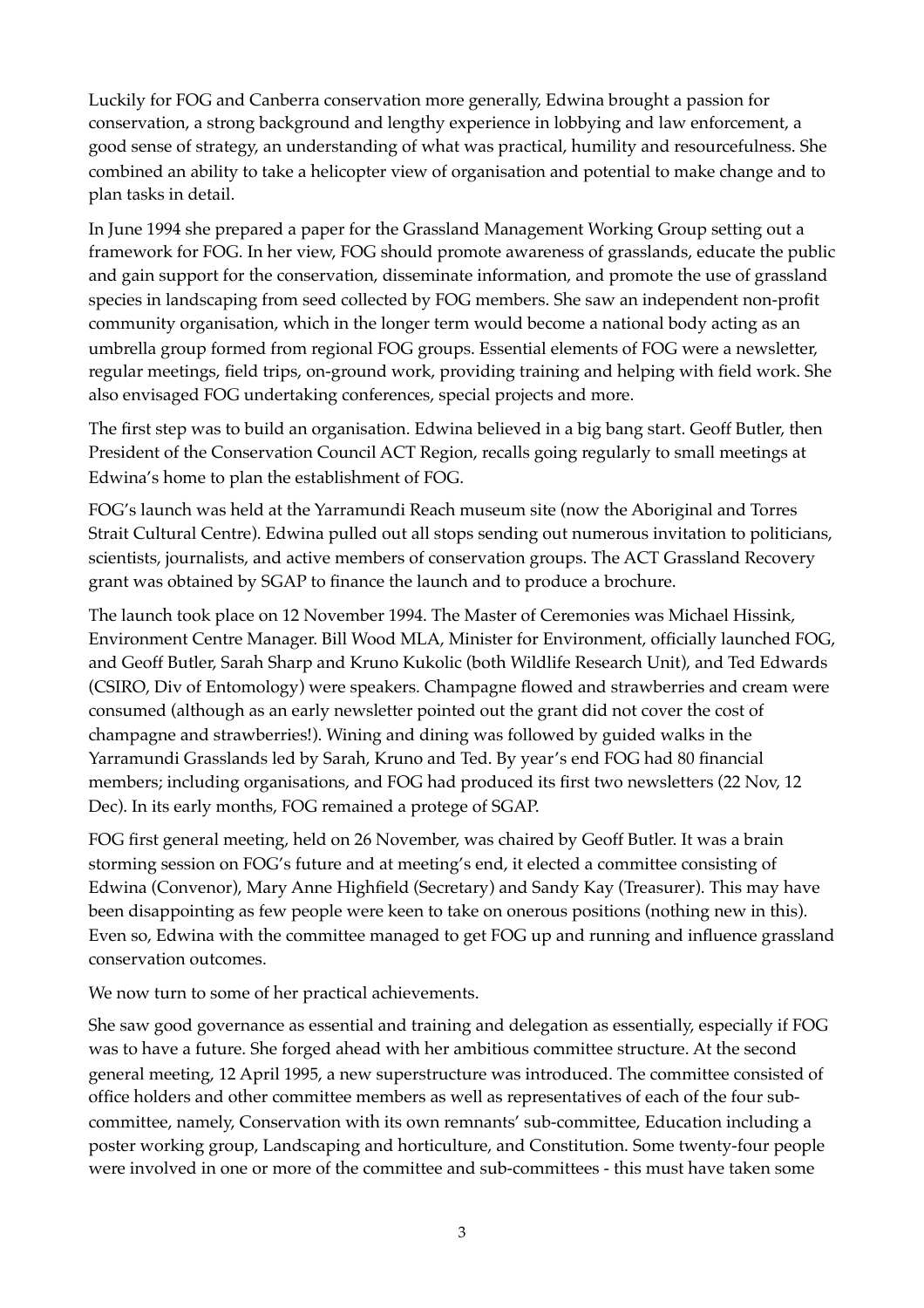persuasion. Edwina took on the role of Acting Convenor as she was determined that someone else should take on that role.

Governance remained a priority and Edwina pushed ahead with getting the governance structure in place, thus laying the groundwork for FOG's future constitution, organising FOG's finance based on paid membership, and organising the grant for FOG's first conference that was later held in November 1996.

Advocacy was a particular strength and she led FOG's first advocacy campaign to influence Queanbeyan City Council (as it was then called) planning decisions so that development would take place on areas largely devoid of biodiversity value; she advocated that high value conservation areas be permanently set aside for conservation. This involved persuading members of FOG and the wider group of stakeholders that FOG should attempt to prepare a submission particularly on the Poplars, appearing before a hearing, and lobbying experts and other councils. She also worked with the then ACT Commissioner for the Environment to include material on grasslands in his State of the Environment Report. She participated in commenting on the then developing ACT grassland and associated species action plans and alerted FOG to the impending NSW native vegetation regulations.

On-ground work was seen as an important component of FOG's efforts - learning by experimenting and doing. SGAP and its early influence on FOG brought experience in gardening and horticulture. Edwina at her home had developed an indigenous garden including use of a range of grasses and forbs. FOG began to experiment with seed collection with the aim of making plant material more widely available and became to advocate for using grassland plants in public landscaping and roadsides. At the then Environment Centre, FOG created Canberra's first grassland garden. Field trips to local grassland sites were another early feature of FOG's activities.

Communication was another key platform. Edwina was very successful in raising awareness of the grasslands by Canberra decision makers and getting the grassland message out there through excellent media coverage of the launch. She also ran a series of public stalls. Edwina produced the first five editions of the *News of Friends of Grasslands* which combined serious material on grassland issues, advocacy, activities, on-ground work and governance in a chatty style that was easily read. She also produced the first FOG brochure. The newsletter and other material, as she rightly saw, was FOG's key way of communicating with FOG members and the wider community.

## **Naarilla Hirsch**

Naarilla became aware of FOG in late 1994/early 1995. Her interest in grasslands was sparked at a FOG stall. At the FOG general meeting of 12 April 1995, Naarilla became a member of the Conservation Committee and the General Committee. She started to play an active role from the start, and well before year's end, she was firmly entrenched in organising FOG's meetings, organising agendas, recording minutes, and arranging filing. At the 26 November general meeting, Sandy Jones was elected as President, but Naarilla, whose organising abilities were well recognised, was given the title of Convenor and she continued organising meetings, recording minutes etc.

Naarilla considered herself, unlike many other FOG enthusiasts, lacking in knowledge of grassland ecology. In her university studies, she was attracted to study ecology, but health considerations ruled out the option of a career in the great outdoors. Nevertheless, she had a great desire to learn about and support grasslands and played a support role wherever she could.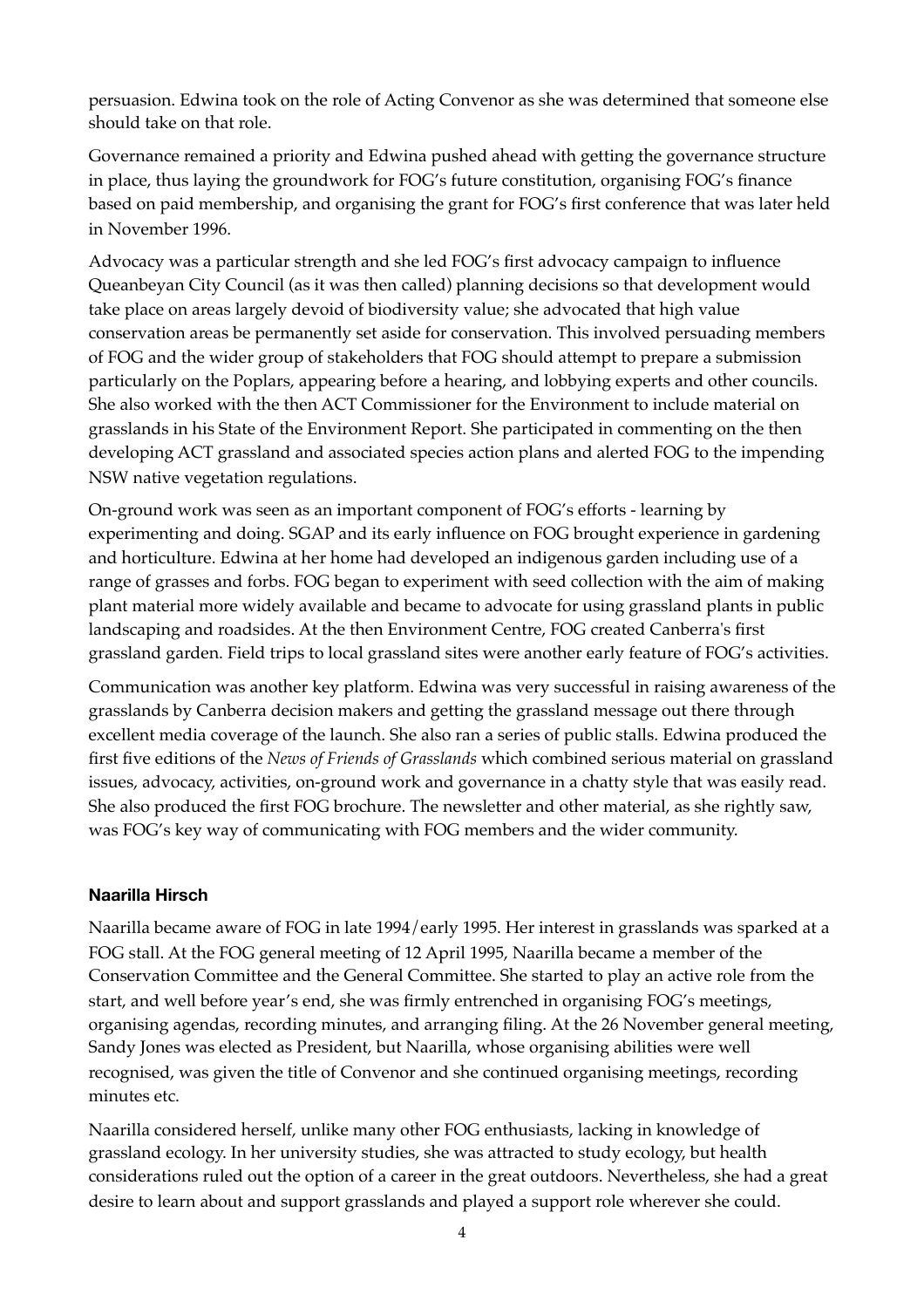In 1995, she worked closely with Graeme Evans in drafting FOG's first constitution which was adopted in early 1998 in modified form. In 1996, FOG sole focus was the organising the very successful *Living Grasses Conference* that was held on 9th and 10th of November. The organising committee consisted of Susan Theron, Jan Gough-Watson, Sandy Kay and Naarilla Hirsch, each putting in a huge effort.

Exhausted, the members of this committee did not stand for the incoming committee elected on 5 December 1996. Nevertheless, Naarilla flagged that she was prepared to assist and by September 1997 she was a member of the core group to resurrect FOG. On 8 November 1997 Naarilla was elected as Assistant Secretary and thus began again her key role in the deliberations of the committee, serving as vice-president in 1998, and secretary in the following three years. Her knowledge of FOG's history and her methodological approach to administration were a major contribution to FOG's smooth functioning. She was involved in organising FOG's 1998 conference and she and Art Langston prepared and edited the proceedings of the conference. Naarilla also undertook significant work in FOG's advocacy work and in preparing regular reports for the newsletter.

In 2000 Naarilla formed the Fisher Parkland Group responsible for recovering a grassy ecosystem site at Fisher Parkland. Like many members of FOG, she demonstrated the art of integrating onground work with education, advocacy, communication and governance activities.

Illness forced Naarilla to stand down from the committee in 2002 and to backpedal on many activities. Also, the emerging need to care for her beloved Gerry and his death also took a toll. Nevertheless, she regularly attended FOG field trips and workshops and, freed from more formal responsibilities, she had the opportunity to learn more about plant identification and grassland ecology, bring her sharply trained scientific mind to the task.

During her absence from the committee, her role as secretary had been admirably picked up by the likes of Ros Wallace, Cathy Robertson, Janet Russell and Bernadette O'Leary. In August 2007 FOG ran a workshop on *Future Directions* and following that placed a strong emphasis on strengthening its advocacy role. Under the leadership of Bernadette O'Leary the advocacy group formed in 2008 and Naarilla became an active member of the group. Naarilla took over the role of Advocacy Coordinator when Bernadette stood down from that role in 2009. Naarilla rejoined the committee about that time and from time-to-time assisted in the Secretary's role when Al Gabb was unable to fulfil that function. In 2012 Kris Nash was elected secretary allowing Naarilla more time to being Advocacy Coordinator.

That role has involved: coordinating FOG's overall advocacy effort; writing many of FOG's submissions; negotiating with other organisations, especially the Biodiversity Working Group of the Conservation Council, where a multi-group submission was involved; and attended regular meetings with Canberra International Airport Group on its various development plans (involving the destruction of some grasslands) and management of their remnant grasslands. She has and continues to be involved in representing FOG on Murrumbidgee to Gogong Pipeline Working Group. The advocacy role requires an in-depth knowledge of legalisation, policy and administration, and the role of other groups.

FOG has become highly respected for its work on advocacy. During its history, FOG has observed dramatic changes in our understanding of biodiversity and its most appropriate management, particularly in relation to grassy ecosystems; a growing complexity of the science and the issues to be considered as well as the technology that supports this; a huge increase in the number of players involved; dramatic changes in the role of government, biodiversity and native vegetation